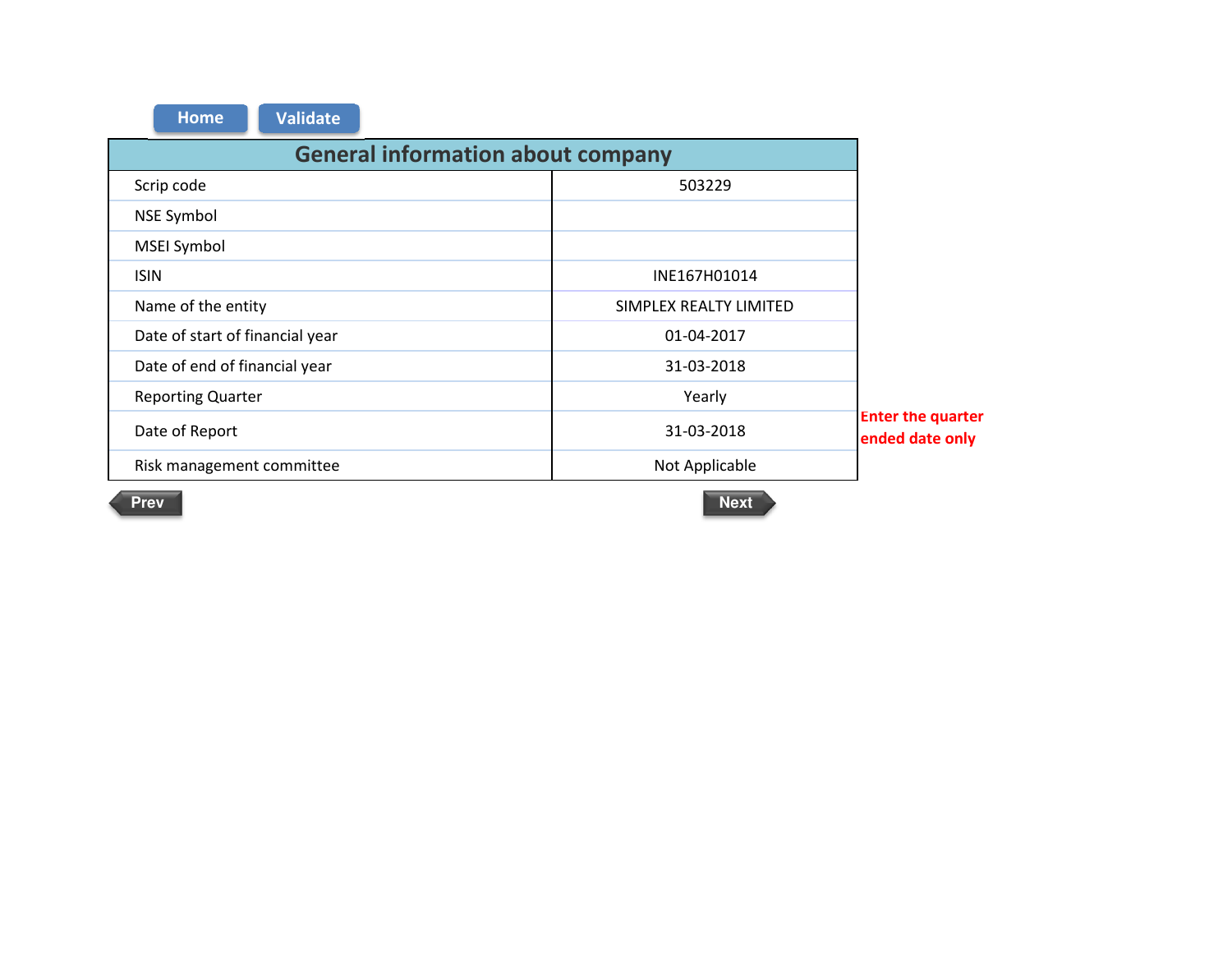**Home Validate** 

|      | Annexure I                                                                               |                      |     |            |                                                                                      |                         |                                      |                                            |                      |                                             |                                                                                                                 |                                                                                                                                |                                                                                                                                                                                                                              |                                                        |            |
|------|------------------------------------------------------------------------------------------|----------------------|-----|------------|--------------------------------------------------------------------------------------|-------------------------|--------------------------------------|--------------------------------------------|----------------------|---------------------------------------------|-----------------------------------------------------------------------------------------------------------------|--------------------------------------------------------------------------------------------------------------------------------|------------------------------------------------------------------------------------------------------------------------------------------------------------------------------------------------------------------------------|--------------------------------------------------------|------------|
|      | Annexure I to be submitted by listed entity on quarterly basis                           |                      |     |            |                                                                                      |                         |                                      |                                            |                      |                                             |                                                                                                                 |                                                                                                                                |                                                                                                                                                                                                                              |                                                        |            |
|      |                                                                                          |                      |     |            |                                                                                      |                         | I. Composition of Board of Directors |                                            |                      |                                             |                                                                                                                 |                                                                                                                                |                                                                                                                                                                                                                              |                                                        |            |
|      | Disclosure of notes on composition of board of directors explanatory<br><b>Add Notes</b> |                      |     |            |                                                                                      |                         |                                      |                                            |                      |                                             |                                                                                                                 |                                                                                                                                |                                                                                                                                                                                                                              |                                                        |            |
|      |                                                                                          |                      |     |            | Is there any change in information of board of directors compare to previous quarter | No                      |                                      |                                            |                      |                                             |                                                                                                                 |                                                                                                                                |                                                                                                                                                                                                                              |                                                        |            |
|      | Title (Mr<br>$/$ Ms                                                                      | Name of the Director | PAN | <b>DIN</b> | Category 1 of directors                                                              | Category 2 of directors | Category 3 of directors              | Date of appointment<br>in the current term | Date of<br>cessation | <b>Tenure of</b><br>director (in<br>months) | listed entities<br>including this listed<br>entity (Refer<br>Regulation 25(1) of<br><b>Listing Regulations)</b> | Audit/Stakeholder<br>Committee(s) including this<br>listed entity (Refer<br>Regulation 26(1) of Listing<br><b>Regulations)</b> | No of Directorship in Number of memberships in No of post of Chairperson in<br>Audit/ Stakeholder<br>Committee held in listed<br>entities including this listed<br>entity (Refer Regulation<br>26(1) of Listing Regulations) | Notes for not providing Notes for not providing<br>PAN | <b>DIN</b> |
|      | Add                                                                                      | Delete               |     |            |                                                                                      |                         |                                      |                                            |                      |                                             |                                                                                                                 |                                                                                                                                |                                                                                                                                                                                                                              |                                                        |            |
| Prev | <b>Next</b>                                                                              |                      |     |            |                                                                                      |                         |                                      |                                            |                      |                                             |                                                                                                                 |                                                                                                                                |                                                                                                                                                                                                                              |                                                        |            |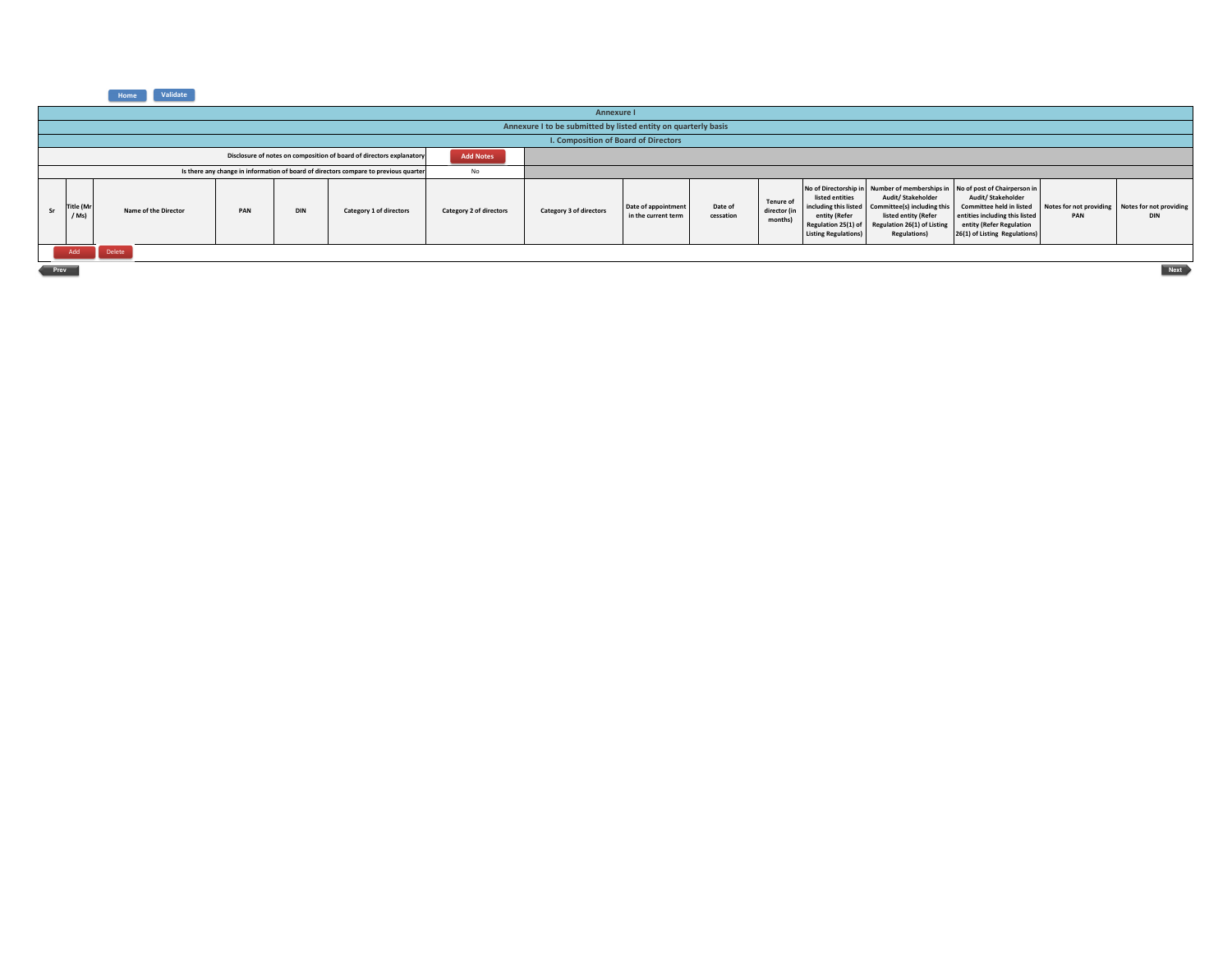| Validate<br>Home |  |
|------------------|--|
|------------------|--|

|                  | Annexure 1                                                                   |
|------------------|------------------------------------------------------------------------------|
|                  | <b>II. Composition of Committees</b>                                         |
| <b>Add Notes</b> | Disclosure of notes on composition of committees explanatory                 |
| No               | Is there any change in information of committees compare to previous quarter |
|                  |                                                                              |

|                         | <b>Audit Committee Details</b> |                           |                         |                         |         |  |  |  |  |  |
|-------------------------|--------------------------------|---------------------------|-------------------------|-------------------------|---------|--|--|--|--|--|
| <b>Sr</b>               | <b>DIN Number</b>              | Name of Committee members | Category 1 of directors | Category 2 of directors | Remarks |  |  |  |  |  |
| 1                       |                                |                           |                         |                         |         |  |  |  |  |  |
| $\overline{2}$          |                                |                           |                         |                         |         |  |  |  |  |  |
| $\overline{\mathbf{3}}$ |                                |                           |                         |                         |         |  |  |  |  |  |
| 4                       |                                |                           |                         |                         |         |  |  |  |  |  |
| s                       |                                |                           |                         |                         |         |  |  |  |  |  |
| 6                       |                                |                           |                         |                         |         |  |  |  |  |  |
| $\overline{7}$          |                                |                           |                         |                         |         |  |  |  |  |  |
| 8                       |                                |                           |                         |                         |         |  |  |  |  |  |
| $\overline{9}$          |                                |                           |                         |                         |         |  |  |  |  |  |
| 10                      |                                |                           |                         |                         |         |  |  |  |  |  |

|                | Nomination and remuneration committee |                           |                         |                         |         |  |  |  |  |  |
|----------------|---------------------------------------|---------------------------|-------------------------|-------------------------|---------|--|--|--|--|--|
| <b>Sr</b>      | <b>DIN Number</b>                     | Name of Committee members | Category 1 of directors | Category 2 of directors | Remarks |  |  |  |  |  |
|                |                                       |                           |                         |                         |         |  |  |  |  |  |
|                |                                       |                           |                         |                         |         |  |  |  |  |  |
|                |                                       |                           |                         |                         |         |  |  |  |  |  |
|                |                                       |                           |                         |                         |         |  |  |  |  |  |
|                |                                       |                           |                         |                         |         |  |  |  |  |  |
| 6              |                                       |                           |                         |                         |         |  |  |  |  |  |
|                |                                       |                           |                         |                         |         |  |  |  |  |  |
| 8              |                                       |                           |                         |                         |         |  |  |  |  |  |
| $\overline{9}$ |                                       |                           |                         |                         |         |  |  |  |  |  |
| 10             |                                       |                           |                         |                         |         |  |  |  |  |  |
|                |                                       |                           |                         |                         |         |  |  |  |  |  |

|                | <b>Stakeholders Relationship Committee</b> |                           |                         |                         |         |  |  |  |  |  |
|----------------|--------------------------------------------|---------------------------|-------------------------|-------------------------|---------|--|--|--|--|--|
| <b>Sr</b>      | <b>DIN Number</b>                          | Name of Committee members | Category 1 of directors | Category 2 of directors | Remarks |  |  |  |  |  |
| J.             |                                            |                           |                         |                         |         |  |  |  |  |  |
| $\overline{2}$ |                                            |                           |                         |                         |         |  |  |  |  |  |
| $\overline{3}$ |                                            |                           |                         |                         |         |  |  |  |  |  |
| 4              |                                            |                           |                         |                         |         |  |  |  |  |  |
| s              |                                            |                           |                         |                         |         |  |  |  |  |  |
| 6              |                                            |                           |                         |                         |         |  |  |  |  |  |
| ٠              |                                            |                           |                         |                         |         |  |  |  |  |  |
| 8              |                                            |                           |                         |                         |         |  |  |  |  |  |
| $\overline{9}$ |                                            |                           |                         |                         |         |  |  |  |  |  |
| 10             |                                            |                           |                         |                         |         |  |  |  |  |  |

|                                                                                                                              | <b>Risk Management Committee</b> |  |  |  |  |  |  |  |  |  |
|------------------------------------------------------------------------------------------------------------------------------|----------------------------------|--|--|--|--|--|--|--|--|--|
| Category 1 of directors<br>Category 2 of directors<br>Name of Committee members<br>Remarks<br><b>DIN Number</b><br><b>Sr</b> |                                  |  |  |  |  |  |  |  |  |  |
|                                                                                                                              |                                  |  |  |  |  |  |  |  |  |  |
|                                                                                                                              |                                  |  |  |  |  |  |  |  |  |  |
| $\overline{3}$                                                                                                               |                                  |  |  |  |  |  |  |  |  |  |
|                                                                                                                              |                                  |  |  |  |  |  |  |  |  |  |
|                                                                                                                              |                                  |  |  |  |  |  |  |  |  |  |
| ь                                                                                                                            |                                  |  |  |  |  |  |  |  |  |  |
|                                                                                                                              |                                  |  |  |  |  |  |  |  |  |  |
| 8                                                                                                                            |                                  |  |  |  |  |  |  |  |  |  |
| $\overline{9}$                                                                                                               |                                  |  |  |  |  |  |  |  |  |  |
| 10                                                                                                                           |                                  |  |  |  |  |  |  |  |  |  |

|                | <b>Corporate Social Responsibility Committee</b> |                                                                                            |  |  |  |  |  |  |  |  |
|----------------|--------------------------------------------------|--------------------------------------------------------------------------------------------|--|--|--|--|--|--|--|--|
| <b>Sr</b>      | <b>DIN Number</b>                                | Category 1 of directors<br>Category 2 of directors<br>Name of Committee members<br>Remarks |  |  |  |  |  |  |  |  |
|                |                                                  |                                                                                            |  |  |  |  |  |  |  |  |
|                |                                                  |                                                                                            |  |  |  |  |  |  |  |  |
| 3              |                                                  |                                                                                            |  |  |  |  |  |  |  |  |
|                |                                                  |                                                                                            |  |  |  |  |  |  |  |  |
|                |                                                  |                                                                                            |  |  |  |  |  |  |  |  |
| 6              |                                                  |                                                                                            |  |  |  |  |  |  |  |  |
| ٠              |                                                  |                                                                                            |  |  |  |  |  |  |  |  |
| 8              |                                                  |                                                                                            |  |  |  |  |  |  |  |  |
| $\overline{9}$ |                                                  |                                                                                            |  |  |  |  |  |  |  |  |
| 10             |                                                  |                                                                                            |  |  |  |  |  |  |  |  |

|                | <b>Other Committee</b> |                           |                         |                         |                         |         |  |  |  |  |  |
|----------------|------------------------|---------------------------|-------------------------|-------------------------|-------------------------|---------|--|--|--|--|--|
| <b>Sr</b>      | <b>DIN Number</b>      | Name of Committee members | Name of other committee | Category 1 of directors | Category 2 of directors | Remarks |  |  |  |  |  |
|                |                        |                           |                         |                         |                         |         |  |  |  |  |  |
|                |                        |                           |                         |                         |                         |         |  |  |  |  |  |
| з              |                        |                           |                         |                         |                         |         |  |  |  |  |  |
|                |                        |                           |                         |                         |                         |         |  |  |  |  |  |
|                |                        |                           |                         |                         |                         |         |  |  |  |  |  |
|                |                        |                           |                         |                         |                         |         |  |  |  |  |  |
|                |                        |                           |                         |                         |                         |         |  |  |  |  |  |
| 8              |                        |                           |                         |                         |                         |         |  |  |  |  |  |
| $\overline{9}$ |                        |                           |                         |                         |                         |         |  |  |  |  |  |
| $10\,$         |                        |                           |                         |                         |                         |         |  |  |  |  |  |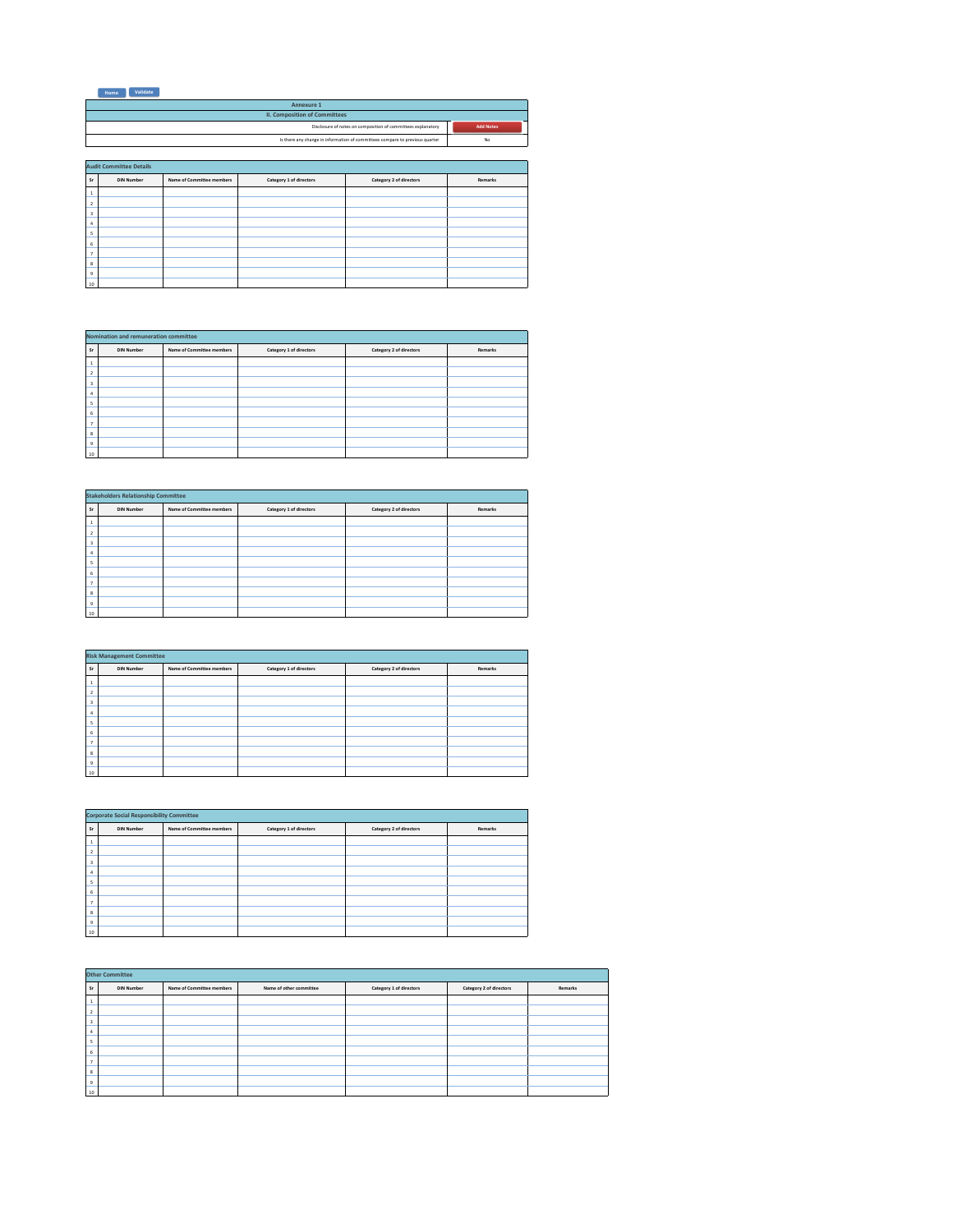|               | <b>Home</b>                                                                             | <b>Validate</b> |                                                                                                    |                                                                   |  |  |  |  |  |  |
|---------------|-----------------------------------------------------------------------------------------|-----------------|----------------------------------------------------------------------------------------------------|-------------------------------------------------------------------|--|--|--|--|--|--|
|               | <b>Annexure 1</b>                                                                       |                 |                                                                                                    |                                                                   |  |  |  |  |  |  |
| Ш.            | <b>Meeting of Board of Directors</b>                                                    |                 |                                                                                                    |                                                                   |  |  |  |  |  |  |
|               | Disclosure of notes on meeting of board of directors<br><b>Add Notes</b><br>explanatory |                 |                                                                                                    |                                                                   |  |  |  |  |  |  |
| Sr            |                                                                                         |                 | Date(s) of meeting (Enter dates of Previous quarter<br>and Current quarter in chronological order) | Maximum gap between<br>any two consecutive (in<br>number of days) |  |  |  |  |  |  |
|               | Add                                                                                     | <b>Delete</b>   |                                                                                                    |                                                                   |  |  |  |  |  |  |
| $\mathbf{1}$  |                                                                                         |                 | 02-11-2017                                                                                         |                                                                   |  |  |  |  |  |  |
| $\mathcal{P}$ |                                                                                         |                 | 02-02-2018                                                                                         | 91                                                                |  |  |  |  |  |  |
|               | <b>Prev</b>                                                                             |                 |                                                                                                    | <b>Next</b>                                                       |  |  |  |  |  |  |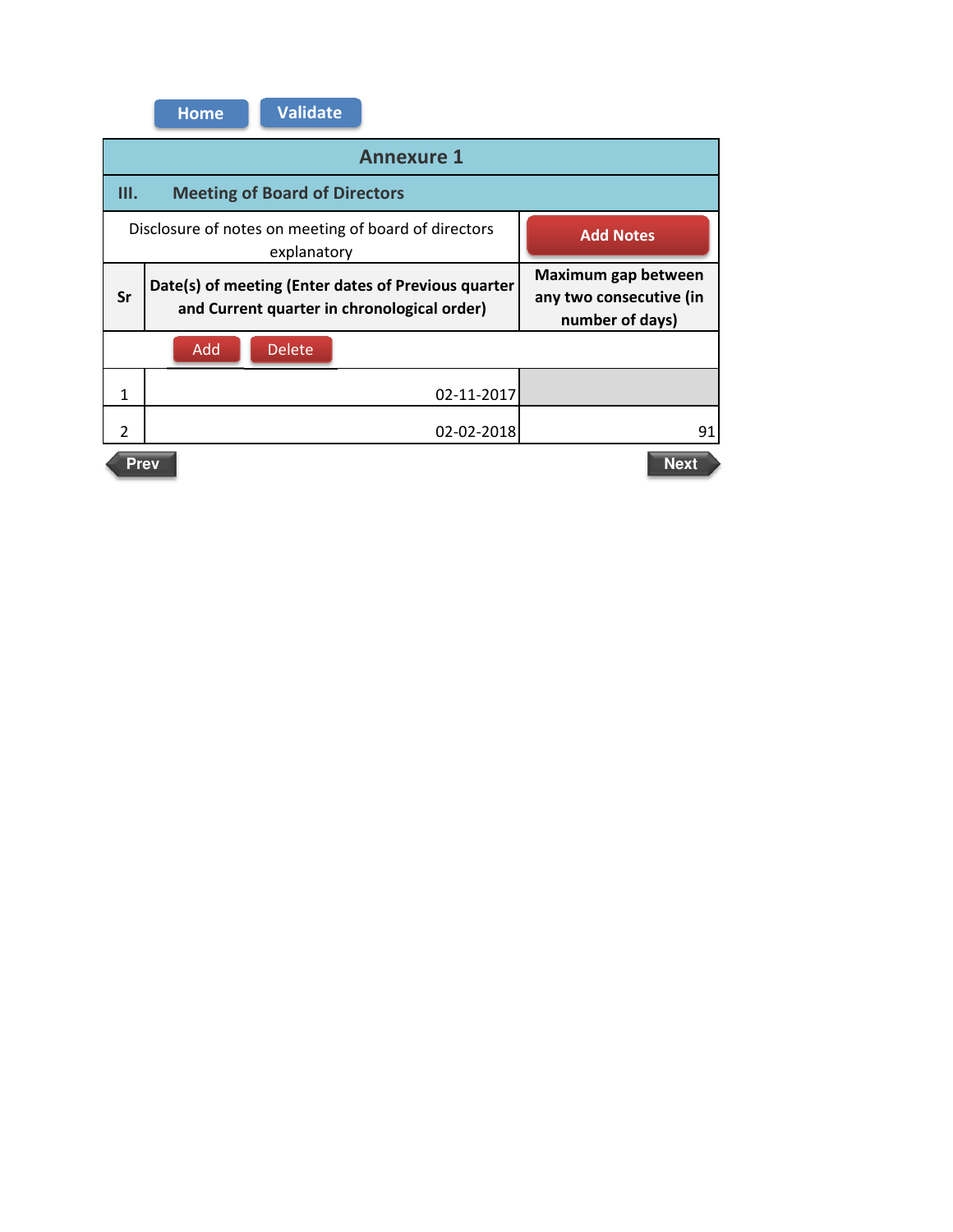**Home Validate** 

|                                                                                                                                                                                                                                                                                                                                                            | <b>Annexure 1</b>                   |            |     |                                                          |            |                         |             |  |  |  |
|------------------------------------------------------------------------------------------------------------------------------------------------------------------------------------------------------------------------------------------------------------------------------------------------------------------------------------------------------------|-------------------------------------|------------|-----|----------------------------------------------------------|------------|-------------------------|-------------|--|--|--|
|                                                                                                                                                                                                                                                                                                                                                            | <b>Meeting of Committees</b><br>IV. |            |     |                                                          |            |                         |             |  |  |  |
|                                                                                                                                                                                                                                                                                                                                                            |                                     |            |     | Disclosure of notes on meeting of committees explanatory |            | <b>Add Notes</b>        |             |  |  |  |
| <b>Maximum gap</b><br>Date(s) of meeting<br>Whether<br>between any two<br>Date(s) of meeting<br>of the committee<br>requirement of<br>of the committee in<br>Sr<br>Name of Committee<br><b>Requirement of Quorum met</b><br>consecutive<br>in the previous<br>Quorum met<br>meetings (in<br>the relevant quarter<br>(Yes/No)<br>quarter<br>number of days) |                                     |            |     |                                                          |            | Name of other committee |             |  |  |  |
|                                                                                                                                                                                                                                                                                                                                                            | Add<br><b>Delete</b>                |            |     |                                                          |            |                         |             |  |  |  |
|                                                                                                                                                                                                                                                                                                                                                            | <b>Audit Committee</b>              | 02-02-2018 | Yes |                                                          | 02-11-2017 | 91                      |             |  |  |  |
| $\overline{2}$                                                                                                                                                                                                                                                                                                                                             | Stakeholders Relationship Committee | 02-02-2018 | Yes |                                                          | 02-11-2017 | 91                      |             |  |  |  |
| Prev                                                                                                                                                                                                                                                                                                                                                       |                                     |            |     |                                                          |            |                         | <b>Next</b> |  |  |  |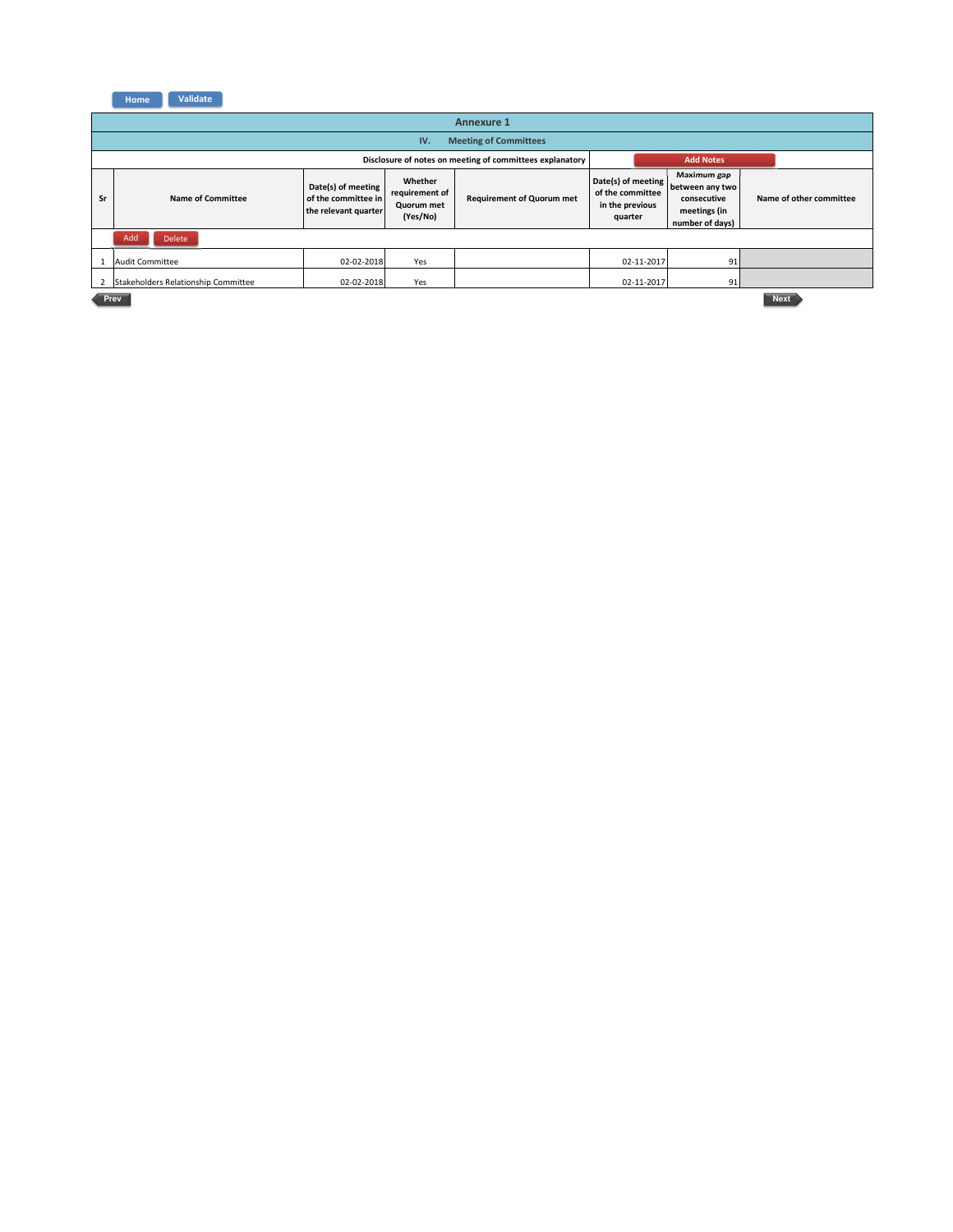

|                                         | <b>Annexure 1</b>                                                                                      |                                         |  |                                                                   |  |
|-----------------------------------------|--------------------------------------------------------------------------------------------------------|-----------------------------------------|--|-------------------------------------------------------------------|--|
| <b>Related Party Transactions</b><br>v. |                                                                                                        |                                         |  |                                                                   |  |
| Sr                                      | Subject                                                                                                | <b>Compliance status</b><br>(Yes/No/NA) |  | If status is "No" details of non-compliance may be<br>given here. |  |
|                                         | Whether prior approval of audit committee obtained                                                     | Yes                                     |  |                                                                   |  |
| $\overline{2}$                          | Whether shareholder approval obtained for material RPT                                                 | <b>NA</b>                               |  |                                                                   |  |
| 3                                       | Whether details of RPT entered into pursuant to omnibus approval have been reviewed by Audit Committee | Yes                                     |  |                                                                   |  |
|                                         | <b>Add Notes</b><br>Disclosure of notes on related party transactions                                  |                                         |  |                                                                   |  |
|                                         | Disclosure of notes of material transaction with related party<br><b>Add Notes</b>                     |                                         |  |                                                                   |  |
|                                         | <b>Next</b><br>Prev                                                                                    |                                         |  |                                                                   |  |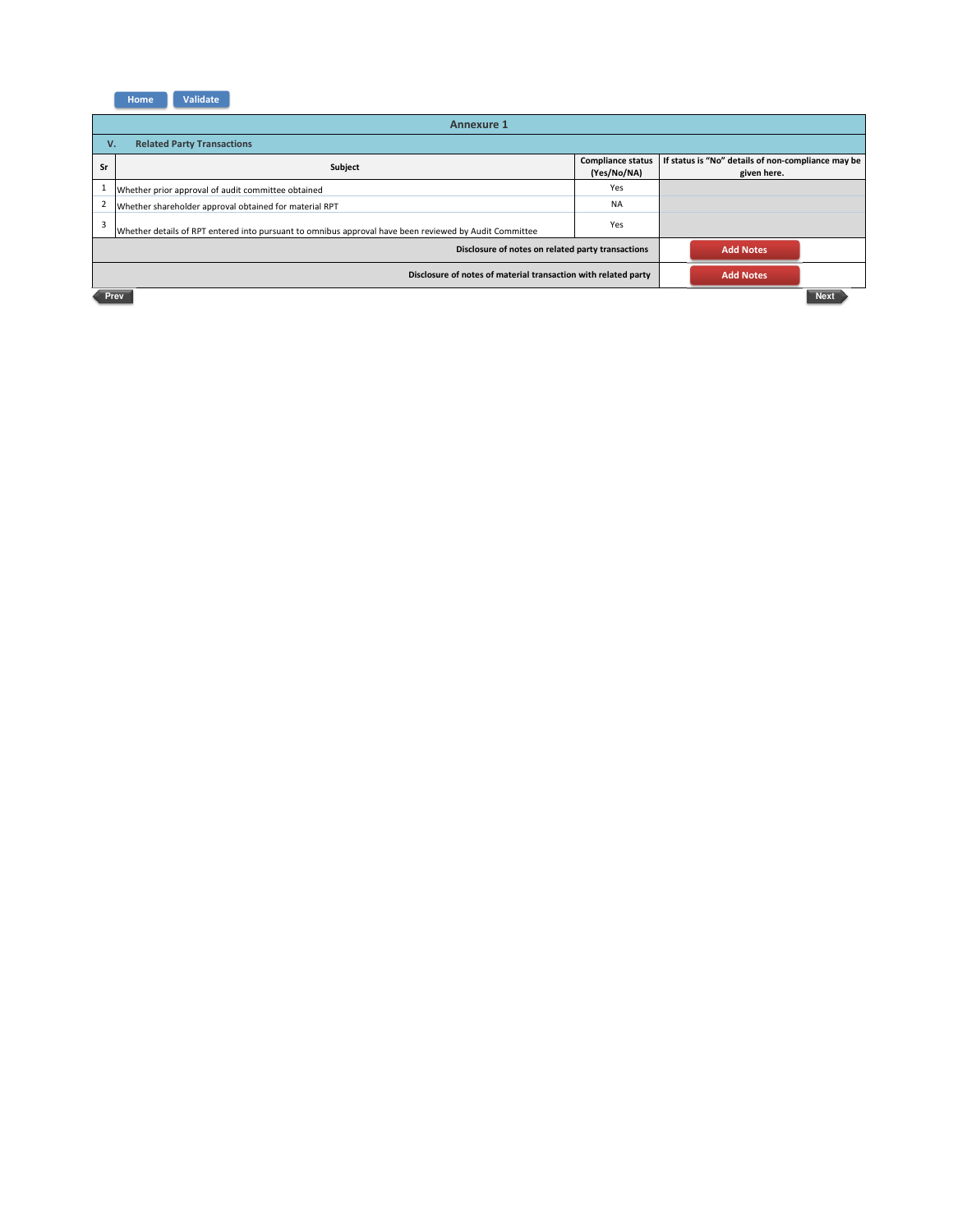| Home | <b>Validate</b> |
|------|-----------------|
|      |                 |

| <b>Annexure 1</b>          |                                                                                                                                                                                                                 |            |  |  |  |
|----------------------------|-----------------------------------------------------------------------------------------------------------------------------------------------------------------------------------------------------------------|------------|--|--|--|
| <b>Affirmations</b><br>VI. |                                                                                                                                                                                                                 |            |  |  |  |
| Sr                         | <b>Subject</b>                                                                                                                                                                                                  | Compliance |  |  |  |
| $\mathbf{1}$               | The composition of Board of Directors is in terms of SEBI (Listing obligations and disclosure requirements) Regulations, 2015                                                                                   |            |  |  |  |
| $\overline{2}$             | The composition of the following committees is in terms of SEBI(Listing obligations and disclosure requirements) Regulations, 2015<br>la. Audit Committee                                                       |            |  |  |  |
| 3                          | The composition of the following committees is in terms of SEBI(Listing obligations and disclosure requirements) Regulations, 2015.<br>b. Nomination & remuneration committee                                   |            |  |  |  |
| 4                          | The composition of the following committees is in terms of SEBI(Listing obligations and disclosure requirements) Regulations, 2015.<br>c. Stakeholders relationship committee                                   |            |  |  |  |
| 5                          | The composition of the following committees is in terms of SEBI(Listing obligations and disclosure requirements) Regulations, 2015.<br>d. Risk management committee (applicable to the top 100 listed entities) |            |  |  |  |
| 6                          | The committee members have been made aware of their powers, role and responsibilities as specified in SEBI (Listing obligations and<br>disclosure requirements) Regulations, 2015.                              |            |  |  |  |
| 7                          | The meetings of the board of directors and the above committees have been conducted in the manner as specified in SEBI (Listing<br>obligations and disclosure requirements) Regulations, 2015.                  |            |  |  |  |
| 8                          | This report and/or the report submitted in the previous quarter has been placed before Board of Directors.                                                                                                      |            |  |  |  |
| 9                          | <b>Add Notes</b><br>Any comments/observations/advice of Board of Directors may be mentioned here:                                                                                                               |            |  |  |  |
|                            | Prev<br><b>Next</b>                                                                                                                                                                                             |            |  |  |  |

| <b>Annexure 1</b> |                   |                     |  |  |
|-------------------|-------------------|---------------------|--|--|
| Sr                | Subject           | Complia             |  |  |
| 1                 | Name of signatory | Shekha              |  |  |
| $\mathcal{L}$     | Designation       | Company:<br>Complis |  |  |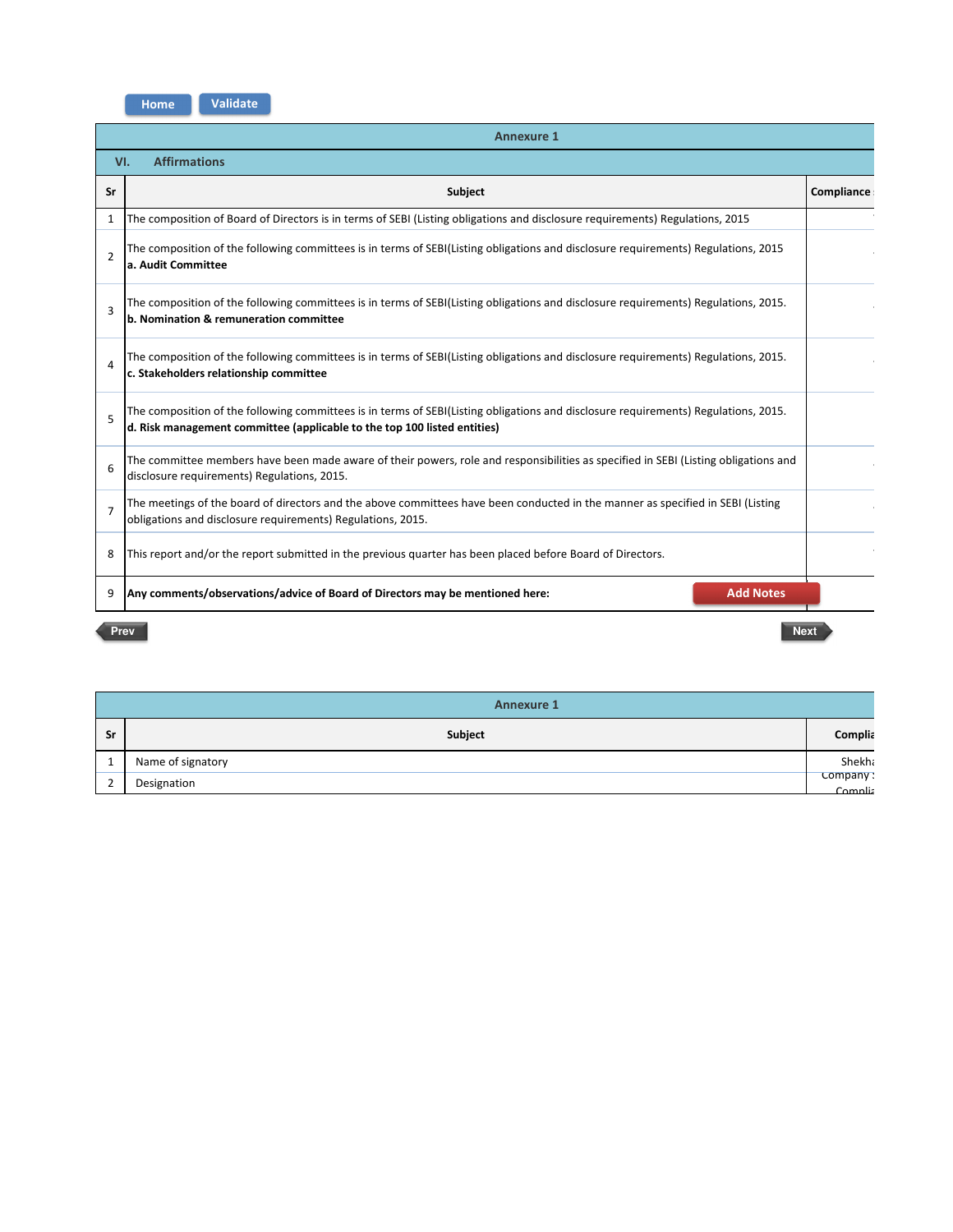

|                | <b>Annexure II</b>                                                                                                                         |                      |                                                                   |                       |  |
|----------------|--------------------------------------------------------------------------------------------------------------------------------------------|----------------------|-------------------------------------------------------------------|-----------------------|--|
|                | Annexure II to be submitted by listed entity at the end of the financial year (for the whole of financial year)                            |                      |                                                                   |                       |  |
|                |                                                                                                                                            |                      | Disclosure on website in terms of Listing Regulations             |                       |  |
| <b>Sr</b>      | Item                                                                                                                                       | Compliance<br>status | If status is "No" details of non-compliance may be<br>given here. | <b>Web address</b>    |  |
| $\mathbf{1}$   | Details of business                                                                                                                        | Yes                  |                                                                   | www.simplex-group.com |  |
| 2              | Terms and conditions of appointment of independent directors                                                                               | Yes                  |                                                                   | www.simplex-group.com |  |
| 3              | Composition of various committees of board of directors                                                                                    | Yes                  |                                                                   | www.simplex-group.com |  |
| $\overline{a}$ | Code of conduct of board of directors and senior management personnel                                                                      | Yes                  |                                                                   | www.simplex-group.com |  |
| 5              | Details of establishment of vigil mechanism/ Whistle Blower policy                                                                         | Yes                  |                                                                   | www.simplex-group.com |  |
| 6              | Criteria of making payments to non-executive directors                                                                                     | Yes                  |                                                                   | www.simplex-group.com |  |
|                | Policy on dealing with related party transactions                                                                                          | Yes                  |                                                                   | www.simplex-group.com |  |
| 8              | Policy for determining 'material' subsidiaries                                                                                             | <b>NA</b>            |                                                                   |                       |  |
| 9              | Details of familiarization programmes imparted to independent directors                                                                    | Yes                  |                                                                   | www.simplex-group.com |  |
| 10             | Contact information of the designated officials of the listed entity who are responsible for assisting<br>and handling investor grievances | Yes                  |                                                                   | www.simplex-group.com |  |
| 11             | email address for grievance redressal and other relevant details                                                                           | Yes                  |                                                                   | www.simplex-group.com |  |
|                | 12 Financial results                                                                                                                       | Yes                  |                                                                   | www.simplex-group.com |  |
| 13             | Shareholding pattern                                                                                                                       | Yes                  |                                                                   | www.simplex-group.com |  |
| 14             | Details of agreements entered into with the media companies and/or their associates                                                        | <b>NA</b>            |                                                                   |                       |  |
| 15             | New name and the old name of the listed entity                                                                                             | <b>NA</b>            |                                                                   |                       |  |
|                | 16 Disclosure of notes on website in terms of Listing Regulations explantory [Text Block]                                                  |                      | <b>Add Notes</b>                                                  |                       |  |
|                | <b>Next</b><br>Prev                                                                                                                        |                      |                                                                   |                       |  |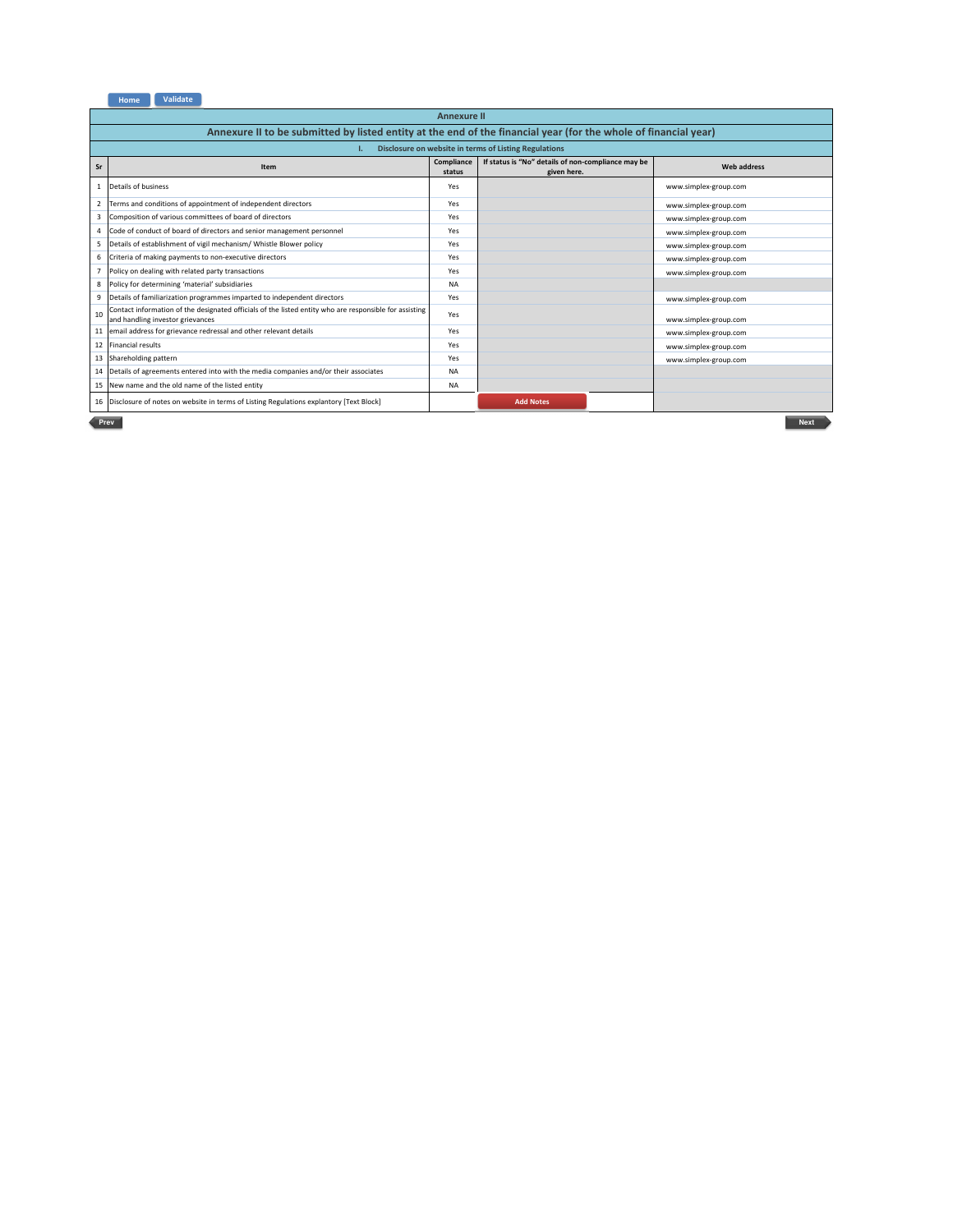

|                | <b>Annexure II</b>                                                                                                   |                              |                                         |                                                                |  |  |  |
|----------------|----------------------------------------------------------------------------------------------------------------------|------------------------------|-----------------------------------------|----------------------------------------------------------------|--|--|--|
|                | <b>Annual Affirmations</b><br>ш.                                                                                     |                              |                                         |                                                                |  |  |  |
| Sr             | <b>Particulars</b>                                                                                                   | <b>Regulation Number</b>     | <b>Compliance status</b><br>(Yes/No/NA) | If status is "No" details of non-compliance may be given here. |  |  |  |
| $\mathbf{1}$   | Independent director(s) have been appointed in terms of specified criteria of 'independence'<br>and/or 'eligibility' | $16(1)(b)$ & $25(6)$         | Yes                                     |                                                                |  |  |  |
| $\overline{2}$ | Board composition                                                                                                    | 17(1)                        | Yes                                     |                                                                |  |  |  |
| 3              | Meeting of Board of directors                                                                                        | 17(2)                        | Yes                                     |                                                                |  |  |  |
| 4              | Review of Compliance Reports                                                                                         | 17(3)                        | Yes                                     |                                                                |  |  |  |
| 5              | Plans for orderly succession for appointments                                                                        | 17(4)                        | Yes                                     |                                                                |  |  |  |
| 6              | Code of Conduct                                                                                                      | 17(5)                        | Yes                                     |                                                                |  |  |  |
| $\overline{7}$ | Fees/compensation                                                                                                    | 17(6)                        | Yes                                     |                                                                |  |  |  |
| 8              | Minimum Information                                                                                                  | 17(7)                        | Yes                                     |                                                                |  |  |  |
| 9              | Compliance Certificate                                                                                               | 17(8)                        | Yes                                     |                                                                |  |  |  |
| 10             | Risk Assessment & Management                                                                                         | 17(9)                        | Yes                                     |                                                                |  |  |  |
| 11             | Performance Evaluation of Independent Directors                                                                      | 17(10)                       | Yes                                     |                                                                |  |  |  |
| 12             | Composition of Audit Committee                                                                                       | 18(1)                        | Yes                                     |                                                                |  |  |  |
| 13             | Meeting of Audit Committee                                                                                           | 18(2)                        | Yes                                     |                                                                |  |  |  |
| 14             | Composition of nomination & remuneration committee                                                                   | $19(1)$ & $(2)$              | Yes                                     |                                                                |  |  |  |
| 15             | Composition of Stakeholder Relationship Committee                                                                    | $20(1)$ & $(2)$              | Yes                                     |                                                                |  |  |  |
| 16             | Composition and role of risk management committee                                                                    | 21(1), (2), (3), (4)         | Yes                                     |                                                                |  |  |  |
| 17             | Vigil Mechanism                                                                                                      | 22                           | Yes                                     |                                                                |  |  |  |
| 18             | Policy for related party Transaction                                                                                 | $23(1), (5), (6), (7)$ & (8) | Yes                                     |                                                                |  |  |  |
| 19             | Prior or Omnibus approval of Audit Committee for all related party transactions                                      | 23(2), (3)                   | Yes                                     |                                                                |  |  |  |
| 20             | Approval for material related party transactions                                                                     | 23(4)                        | <b>NA</b>                               |                                                                |  |  |  |
| 21             | Composition of Board of Directors of unlisted material Subsidiary                                                    | 24(1)                        | <b>NA</b>                               |                                                                |  |  |  |
| 22             | Other Corporate Governance requirements with respect to subsidiary of listed entity                                  | $24(2), (3), (4), (5)$ & (6) | <b>NA</b>                               |                                                                |  |  |  |
| 23             | Maximum Directorship & Tenure                                                                                        | $25(1)$ & $(2)$              | Yes                                     |                                                                |  |  |  |
| 24             | Meeting of independent directors                                                                                     | $25(3)$ & $(4)$              | Yes                                     |                                                                |  |  |  |
| 25             | Familiarization of independent directors                                                                             | 25(7)                        | Yes                                     |                                                                |  |  |  |
| 26             | Memberships in Committees                                                                                            | 26(1)                        | Yes                                     |                                                                |  |  |  |
| 27             | Affirmation with compliance to code of conduct from members of Board of Directors and Senior<br>management personnel | 26(3)                        | Yes                                     |                                                                |  |  |  |
| 28             | Disclosure of Shareholding by Non-Executive Directors                                                                | 26(4)                        | Yes                                     |                                                                |  |  |  |
| 29             | Policy with respect to Obligations of directors and senior management                                                | 26(2) & 26(5)                | Yes                                     |                                                                |  |  |  |
|                | Any other information to be provided                                                                                 |                              |                                         | <b>Add Notes</b>                                               |  |  |  |
|                | <b>Next</b><br>Prev                                                                                                  |                              |                                         |                                                                |  |  |  |

| Annexure II       |                                         |
|-------------------|-----------------------------------------|
| Name of signatory | Shekhar R Singh                         |
| 2 Designation     | Company Secretary and Compliance Office |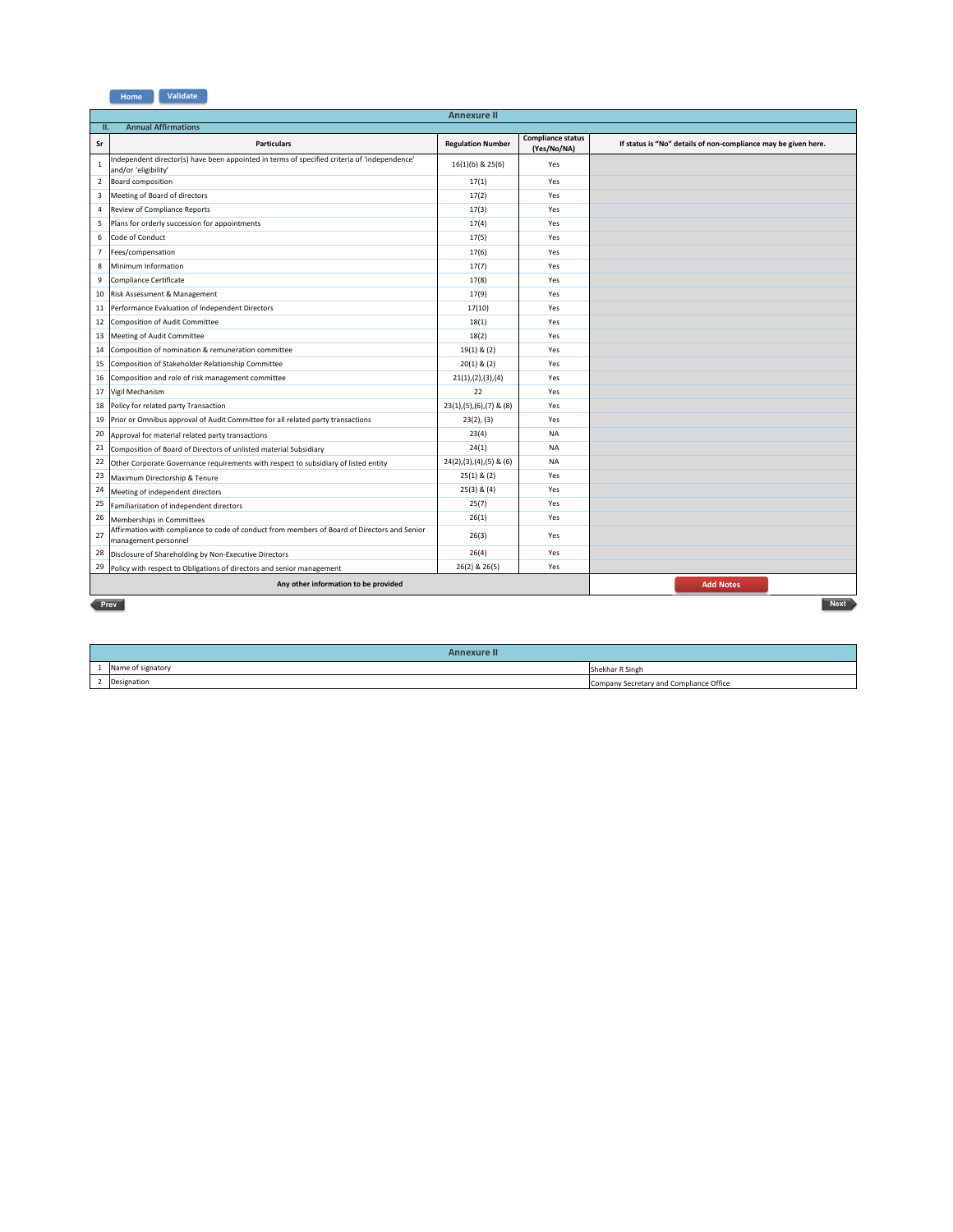**Home Validate** 

| <b>Annexure II</b>                                       |                                                                                                                                                                          |                                         |  |  |  |
|----------------------------------------------------------|--------------------------------------------------------------------------------------------------------------------------------------------------------------------------|-----------------------------------------|--|--|--|
|                                                          | <b>Affirmations</b><br>Ш.                                                                                                                                                |                                         |  |  |  |
| Sr                                                       | <b>Particulars</b>                                                                                                                                                       | <b>Compliance status</b><br>(Yes/No/NA) |  |  |  |
| 1                                                        | The Listed Entity has approved Material Subsidiary Policy and the<br>Corporate Governance requirements with respect to subsidiary of Listed<br>Entity have been complied | <b>NA</b>                               |  |  |  |
| Any other information to be provided<br><b>Add Notes</b> |                                                                                                                                                                          |                                         |  |  |  |
|                                                          | <b>Next</b><br><b>Prev</b>                                                                                                                                               |                                         |  |  |  |

| <b>Annexure II</b> |                         |
|--------------------|-------------------------|
| Name of signatory  | Shekhar R Singh         |
| Designation        | Company Secretary and C |